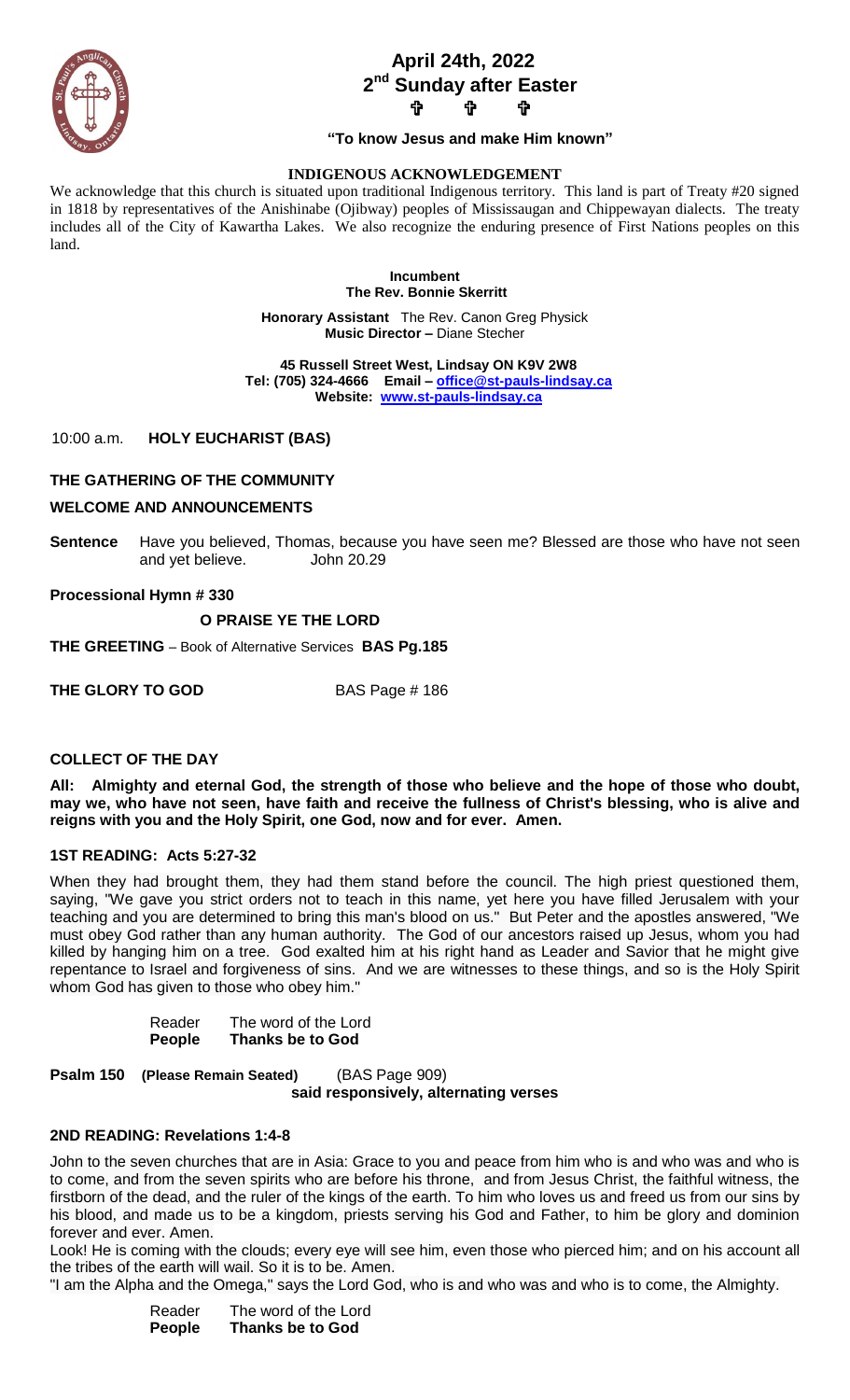## **"Glory to you, Lord Jesus Christ"**

When it was evening on that day, the first day of the week, and the doors of the house where the disciples had met were locked for fear of the Jews, Jesus came and stood among them and said, "Peace be with you." After he said this, he showed them his hands and his side. Then the disciples rejoiced when they saw the Lord. Jesus said to them again, "Peace be with you. As the Father has sent me, so I send you." When he had said this, he breathed on them and said to them, "Receive the Holy Spirit. If you forgive the sins of any, they are forgiven them; if you retain the sins of any, they are retained." But Thomas (who was called the Twin), one of the twelve, was not with them when Jesus came. So the other disciples told him, "We have seen the Lord." But he said to them, "Unless I see the mark of the nails in his hands, and put my finger in the mark of the nails and my hand in his side, I will not believe." A week later his disciples were again in the house, and Thomas was with them. Although the doors were shut, Jesus came and stood among them and said, "Peace be with you." Then he said to Thomas, "Put your finger here and see my hands. Reach out your hand and put it in my side. Do not doubt but believe." Thomas answered him, "My Lord and my God!" Jesus said to him, "Have you believed because you have seen me? Blessed are those who have not seen and yet have come to believe." Now Jesus did many other signs in the presence of his disciples, which are not written in this book. But these are written so that you may come to believe that Jesus is the Messiah, the Son of God, and that through believing you may have life in his name.

### **"Praise to you, Lord Jesus Christ"**

**SERMON** – Canon Greg Physick

**The APOSTLES' CREED** (BAS Page 189)

**PRAYERS OF THE PEOPLE (Litany # 15) (BAS Pg. 122)** In joy and hope let us pray to the source of all life, saying, **"Hear us, Lord of glory!"**

| <b>CONFESSION AND ABSOLUTION</b> | BAS Page 191 |
|----------------------------------|--------------|
| <b>THE PEACE</b>                 | BAS Page 192 |

### **OFFERTORY HYMN # 423**

**HOW GREAT THOU ART** 

### **THE CELEBRATION OF THE EUCHARIST –**

### **PRAYER OVER THE GIFTS**

Celebrant God of grace, you have freed us from our sins and made us a kingdom in your Son Jesus Christ our Lord. Accept all we offer you this day, and strengthen us in the new life you have given us, through Jesus Christ our Lord. **Amen.**

### **THE GREAT THANKSGIVING**

### **EUCHARISTIC PRAYER 3** BAS Pg. 198

# **Celebrant:**

Blessed are you, gracious God, creator of heaven and earth; we give you thanks and praise for the glorious resurrection of your Son Jesus Christ our Lord; for he is the true paschal lamb who has taken away the sin of the world. By his death he destroyed death, and by his rising to life again he has won for us eternal life. Therefore, joining our voices with the whole company of heaven, we sing our joyful hymn of praise to proclaim the glory of your name.

| THE LORD'S PRAYER           | BAS pg. 211        |
|-----------------------------|--------------------|
| <b>BREAKING OF BREAD #8</b> | <b>BAS Pg. 213</b> |

# **LAMB OF GOD (Agnus Dei)**

Celebrant Lamb of God, you take away the sins of the world, have mercy upon us. **All Lamb of God, you take away the sins of the world, have mercy upon us. Lamb of God, you take away the sins of the world, grant us peace.** 

# **PRAYER FOR SPIRITUAL COMMUNION**

Celebrant Those wishing to do so may make their spiritual communion by joining in this prayer with me now:

**People: I worship and adore you, Lord Jesus Christ, present in the Holy Sacrament and in your people, who are gathered in spirit. In this moment I join with them to receive you in my heart, and in our community. May you, enthroned on the altar, now be enthroned in my heart; may you who give**